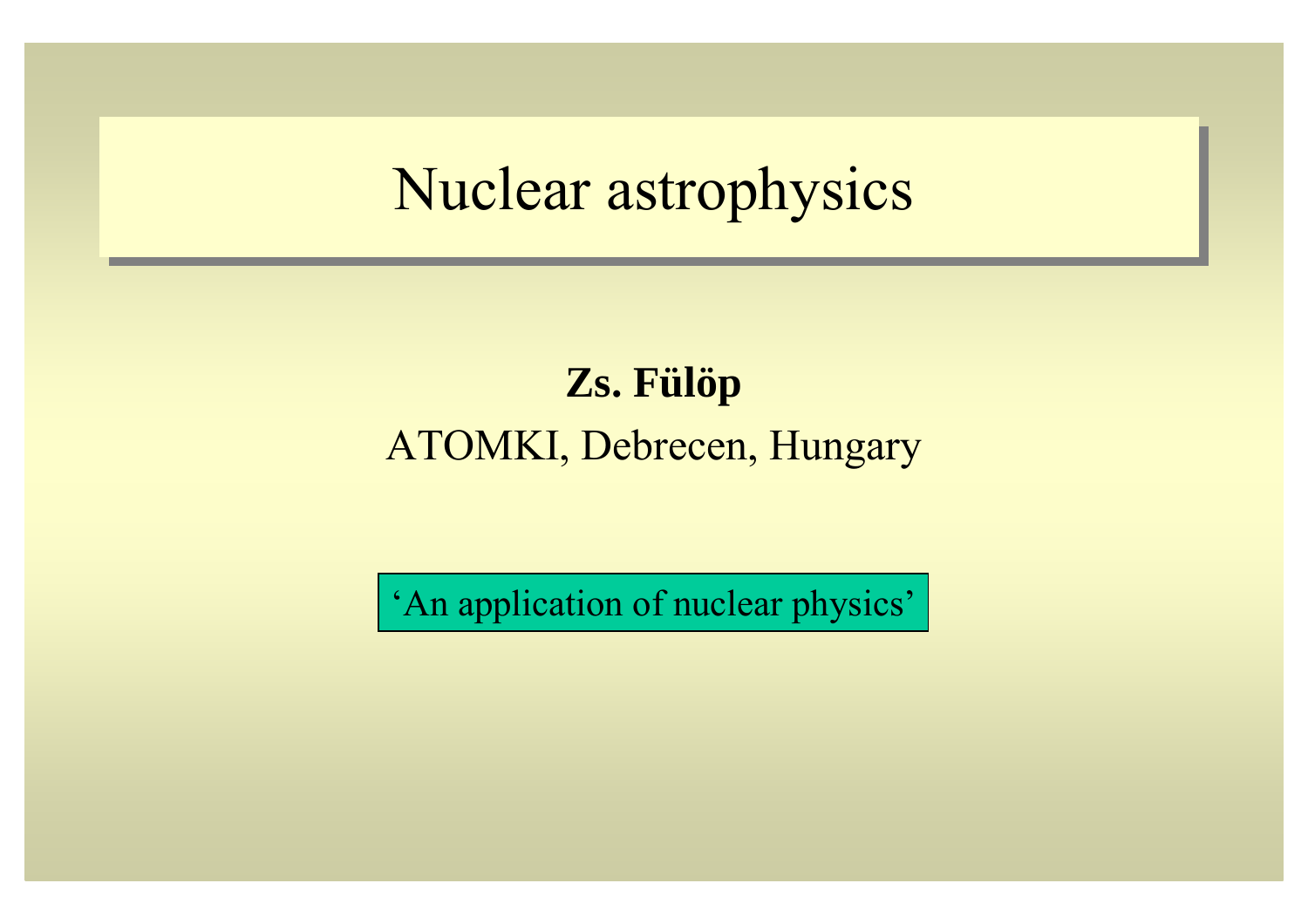## Nuclear astrophysics: **aims**

- Understanding astrophysical observations
- Origin, composition and evolution of matter
- 'Applied' nuclear physics:
	- Astrophysical motivation
	- Important results for nuclear physics, new phenomena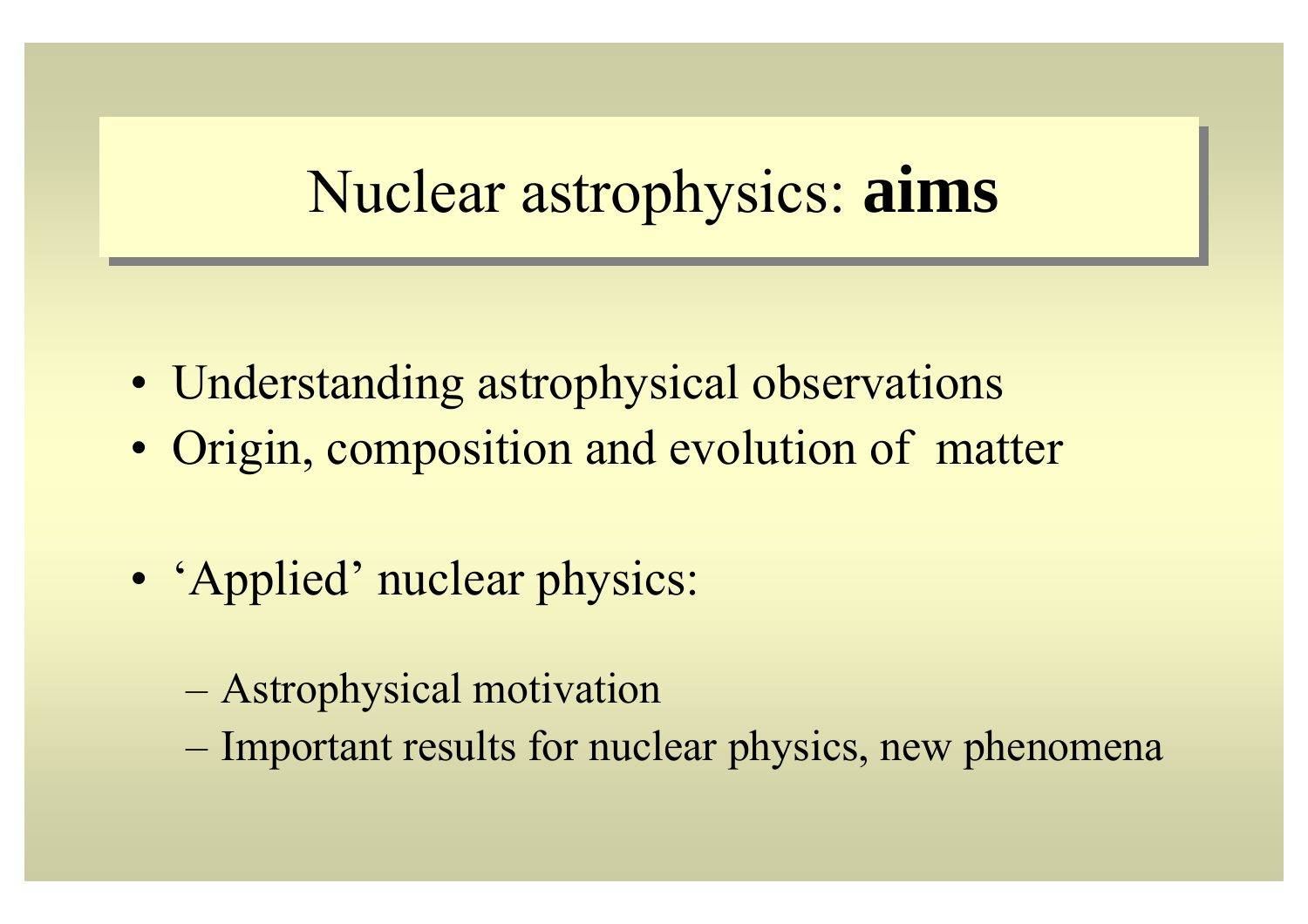### Temperature - reaction rate

#### • **Nonexplosive scenario:**

- Low energy
- Small cross sections
- Extrapolation needed (S-factor)
	- ? indirect methods
- **Explosive scenario:**
	- Higher energies
	- High cross sections
	- Exotic nuclei (low intensities) Ѓ RIB

**Charged particle reaction cross sections are difficult to measure at astrophysical energies**

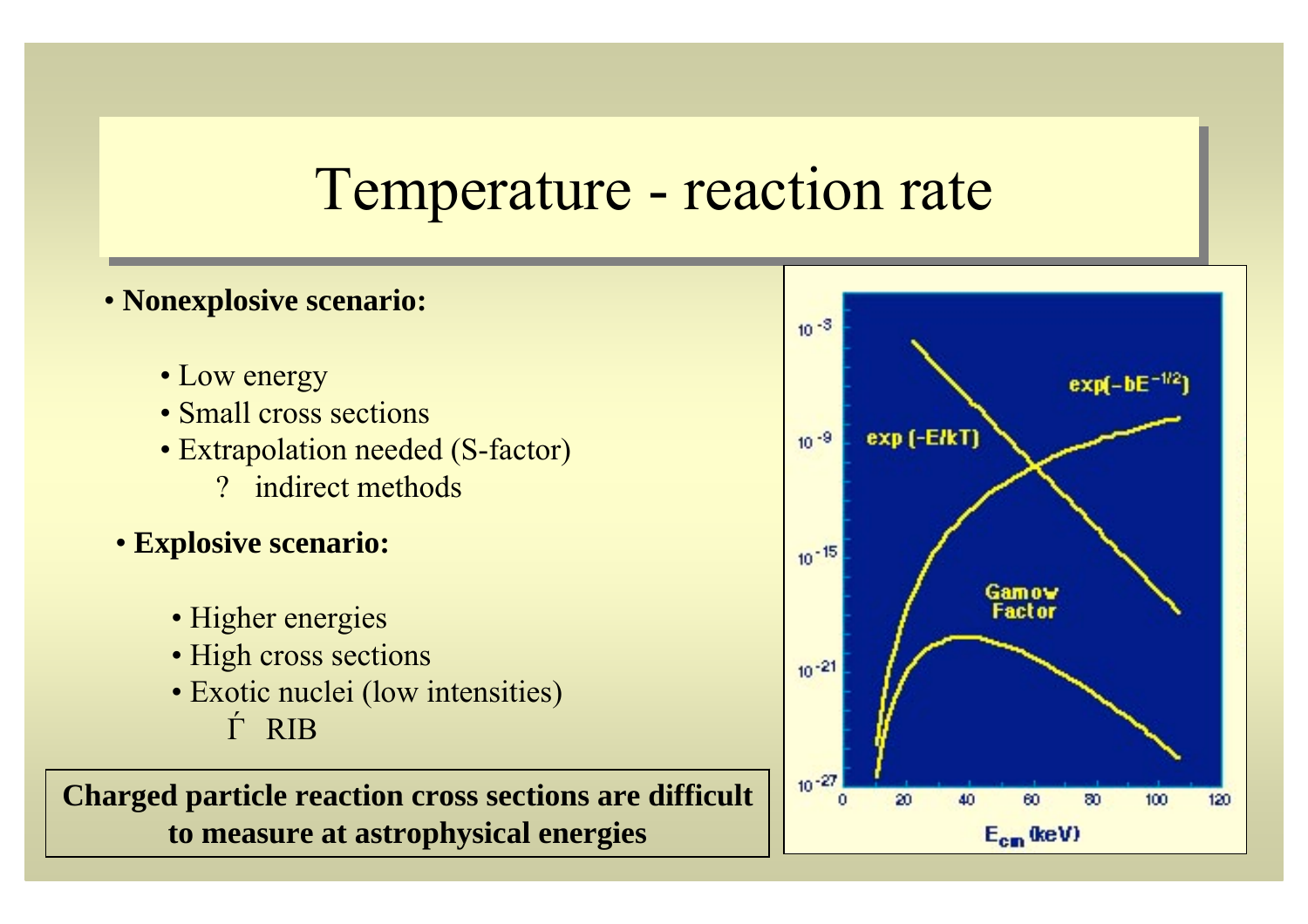## Electron screening effects at low energies

'Interplay between atomic and nuclear physics'

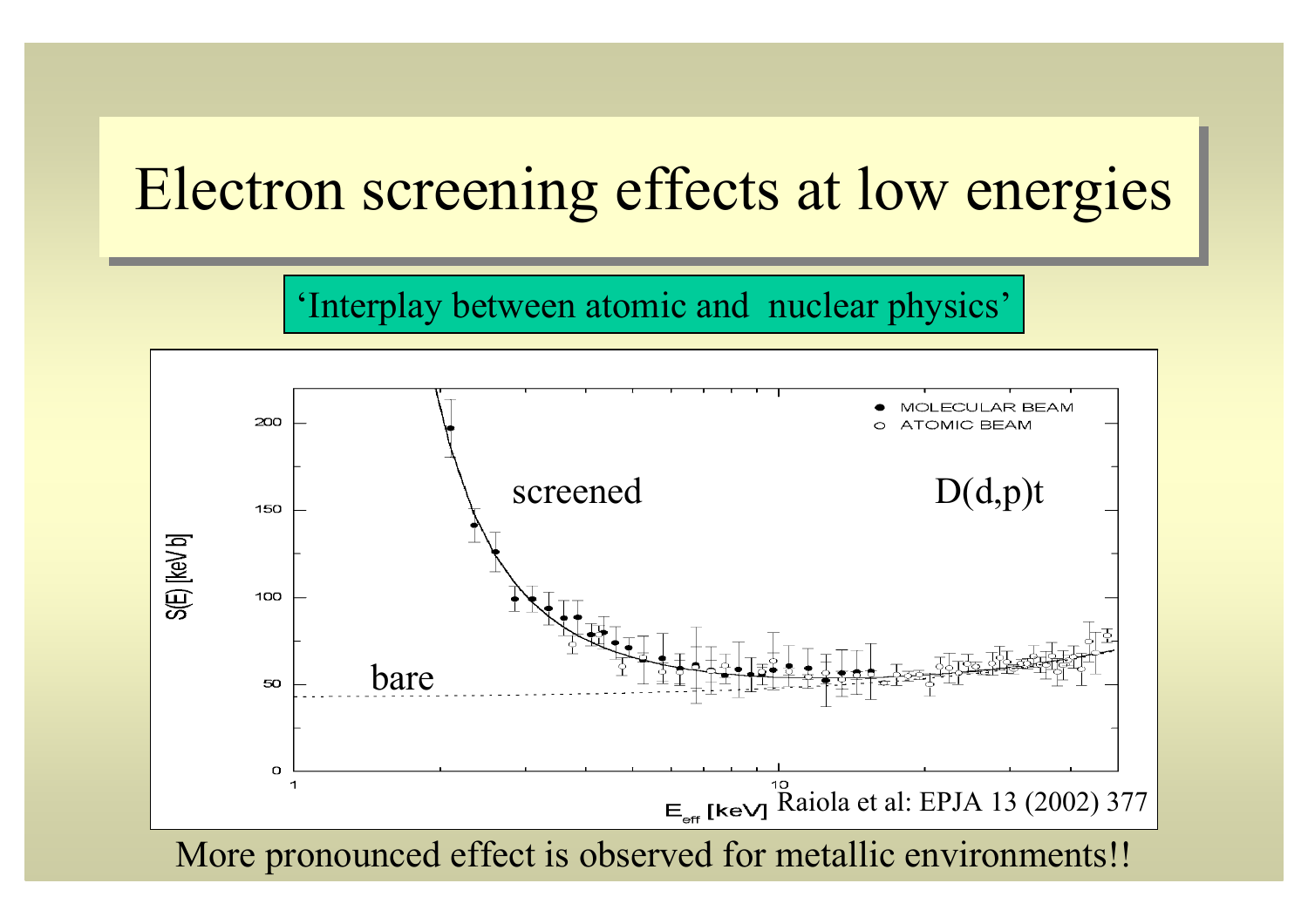# Stopping power anomalies at low energies

'Interplay between atomic and nuclear physics'



Formicola et al: EPJA 8 (2000) 443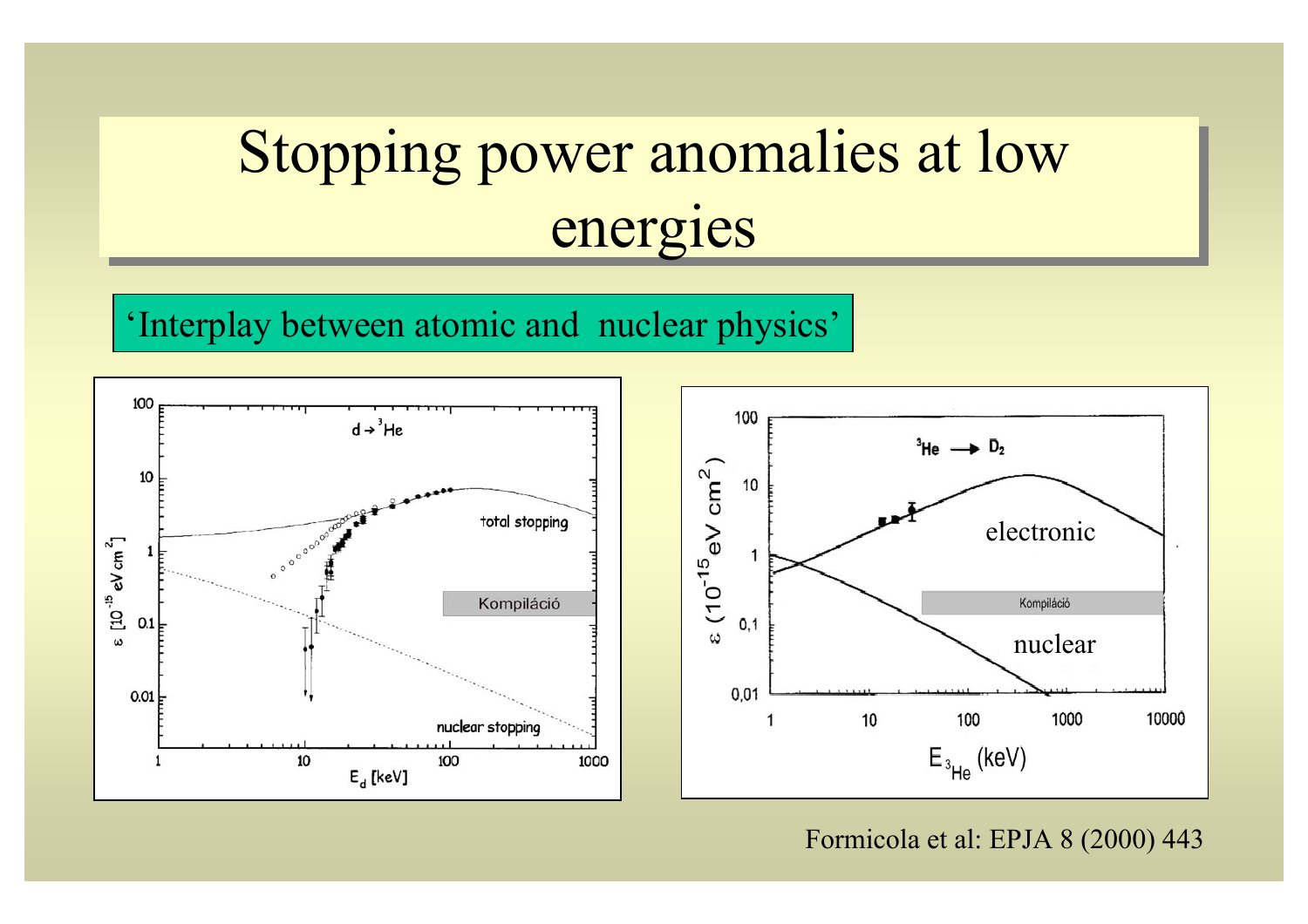## Data needs for the pp-chain

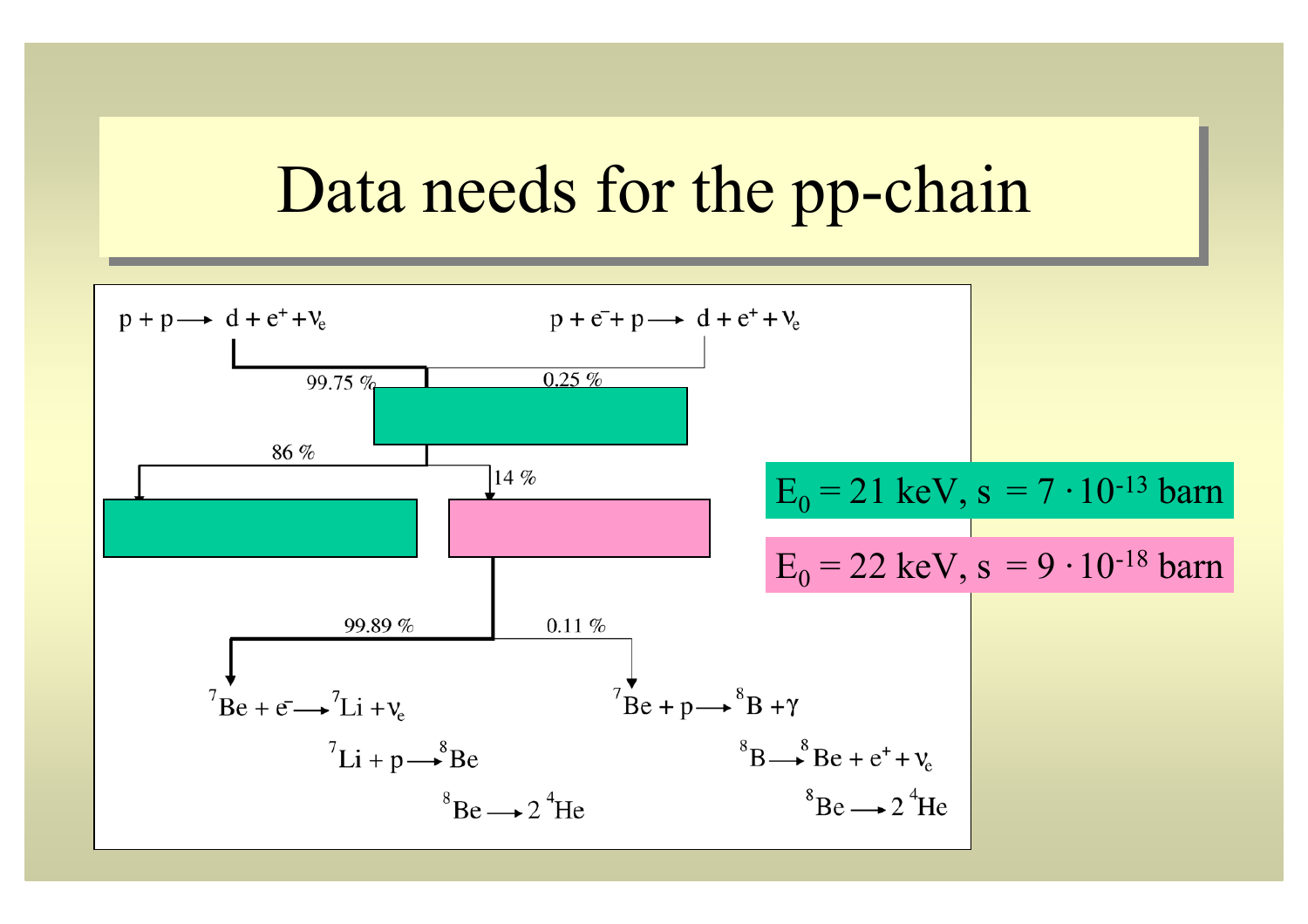# Two approaches to stellar energies

#### **Extrapolations:**

### **Direct Measurement:**

- Measure level gamma widths
- Measure asymptotic normalization constants (ANCs)
- Measure cross sections at high energies
- R-matrix fit for each transition

**Extrapolations for each transition are summed to give the total extrapolated cross section at astrophysical energies**

• Low laboratory background

- Low ion beam induced background
- High beam intensity
- High detection efficiency

**Direct data for the total cross sectionat astrophysical energies**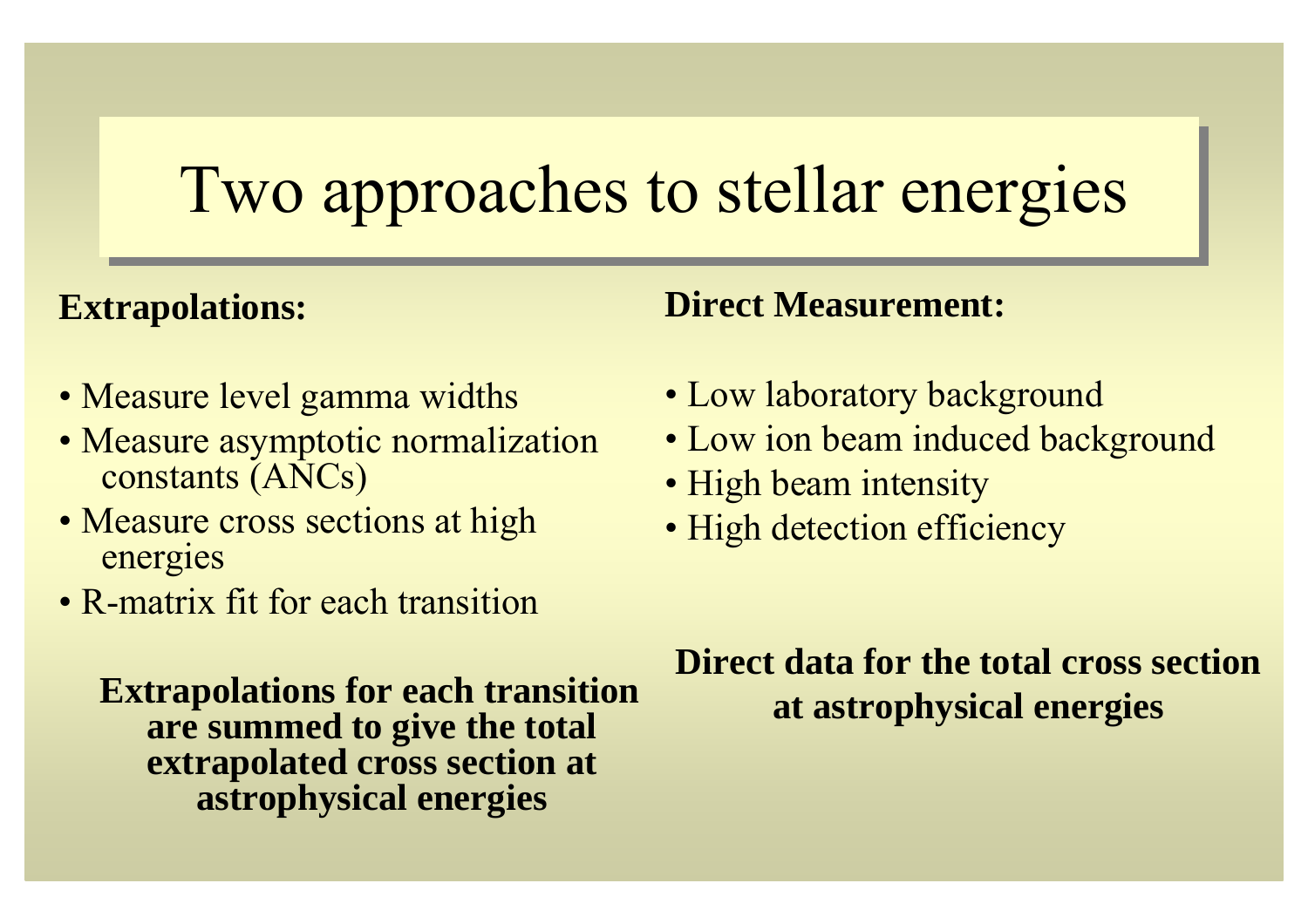## HPGe detector underground

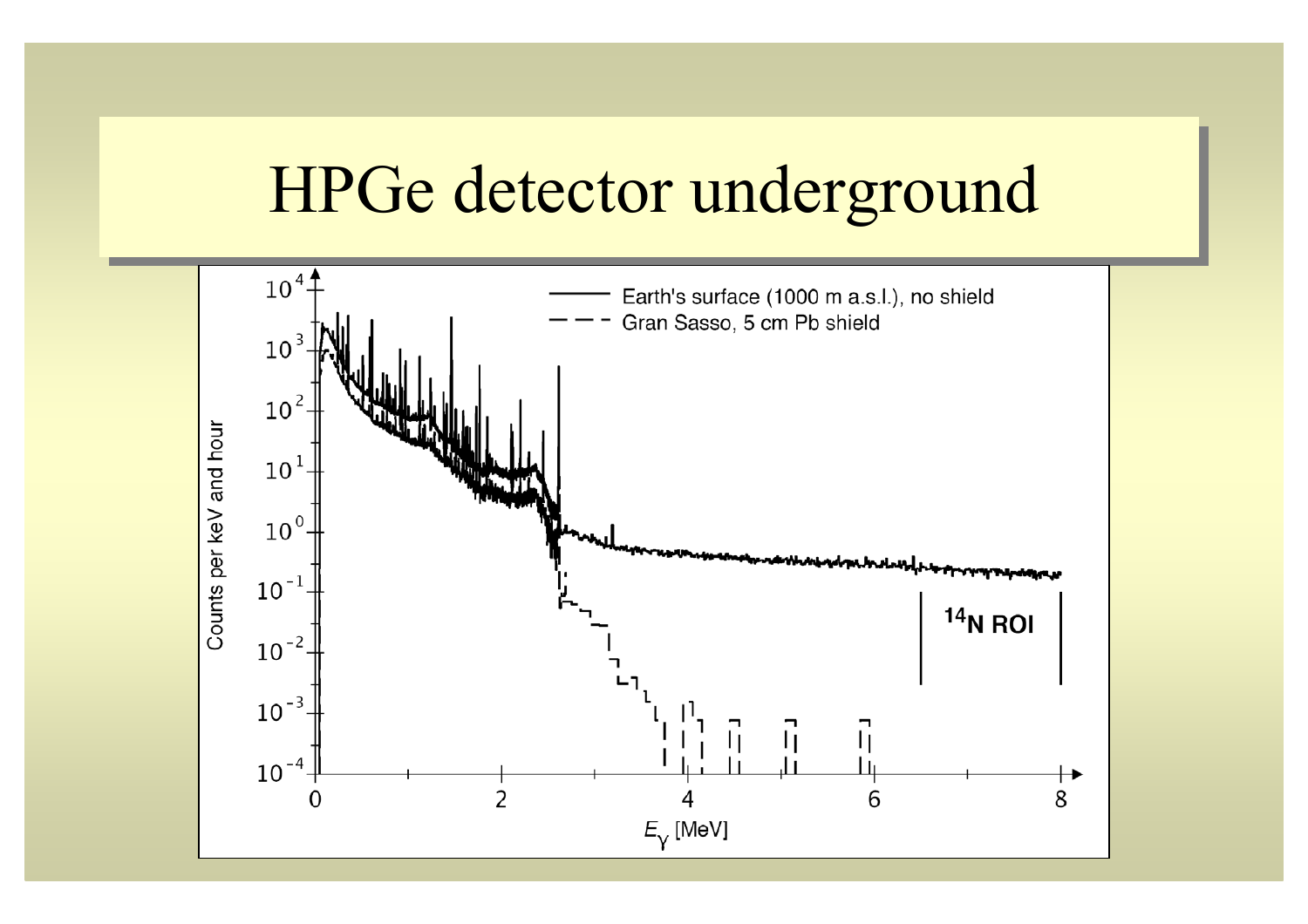# A unique approach: LUNA

Neutrino detection: shield+detector Nuclear physics: shield+detector+source

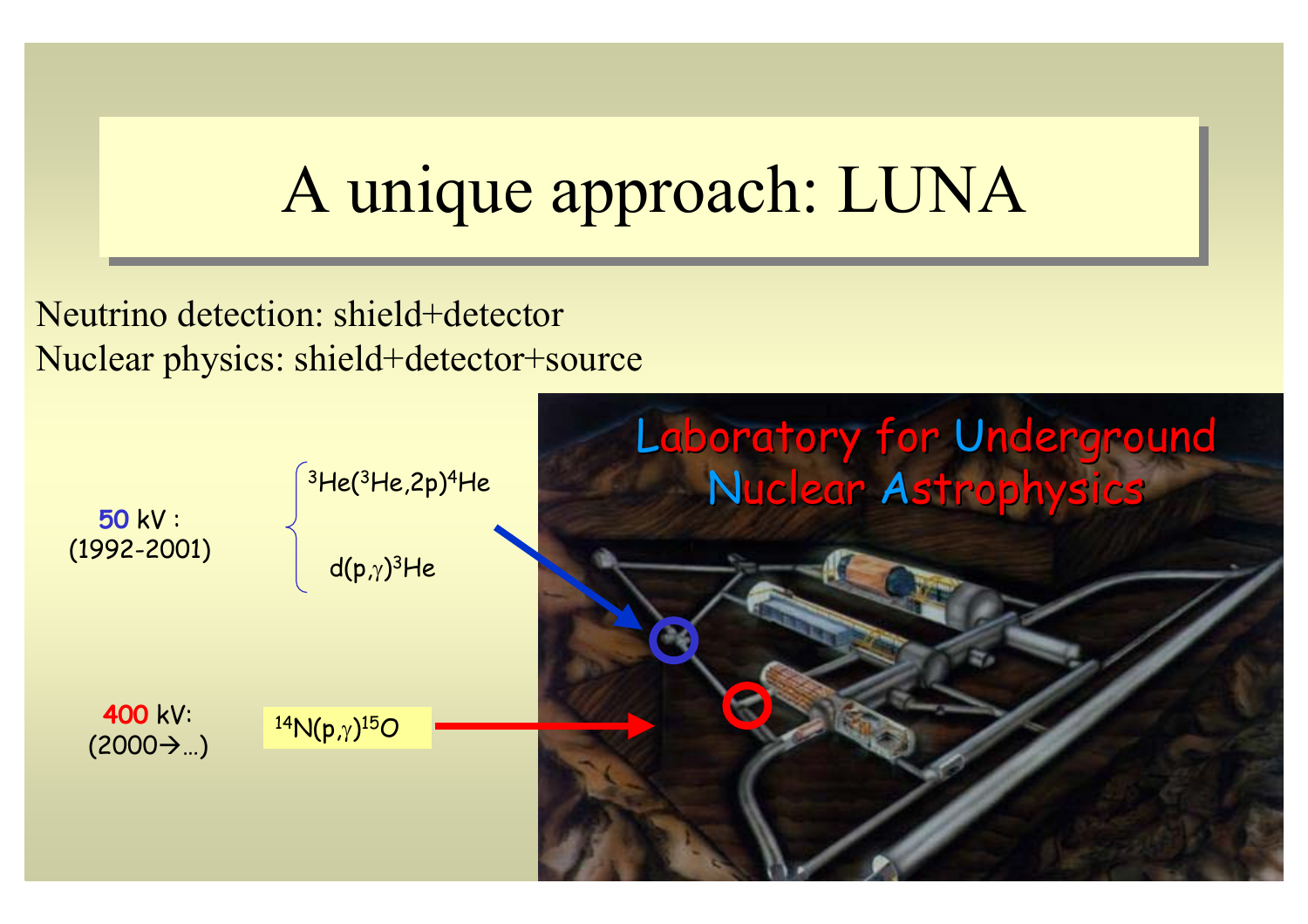# Accelerator underground?

Ultra-low cross sections? ultra long experiments

- Accessibility, automatization, monitoring
- Safety issues
- Target/beam stability (beam intensity: ~500µA)
- Background considerations
	- Limited beam/target combinations (no neutron production is allowed)
	- Beam induced background vs laboratory background
	- Target purity, scattered beam, apertures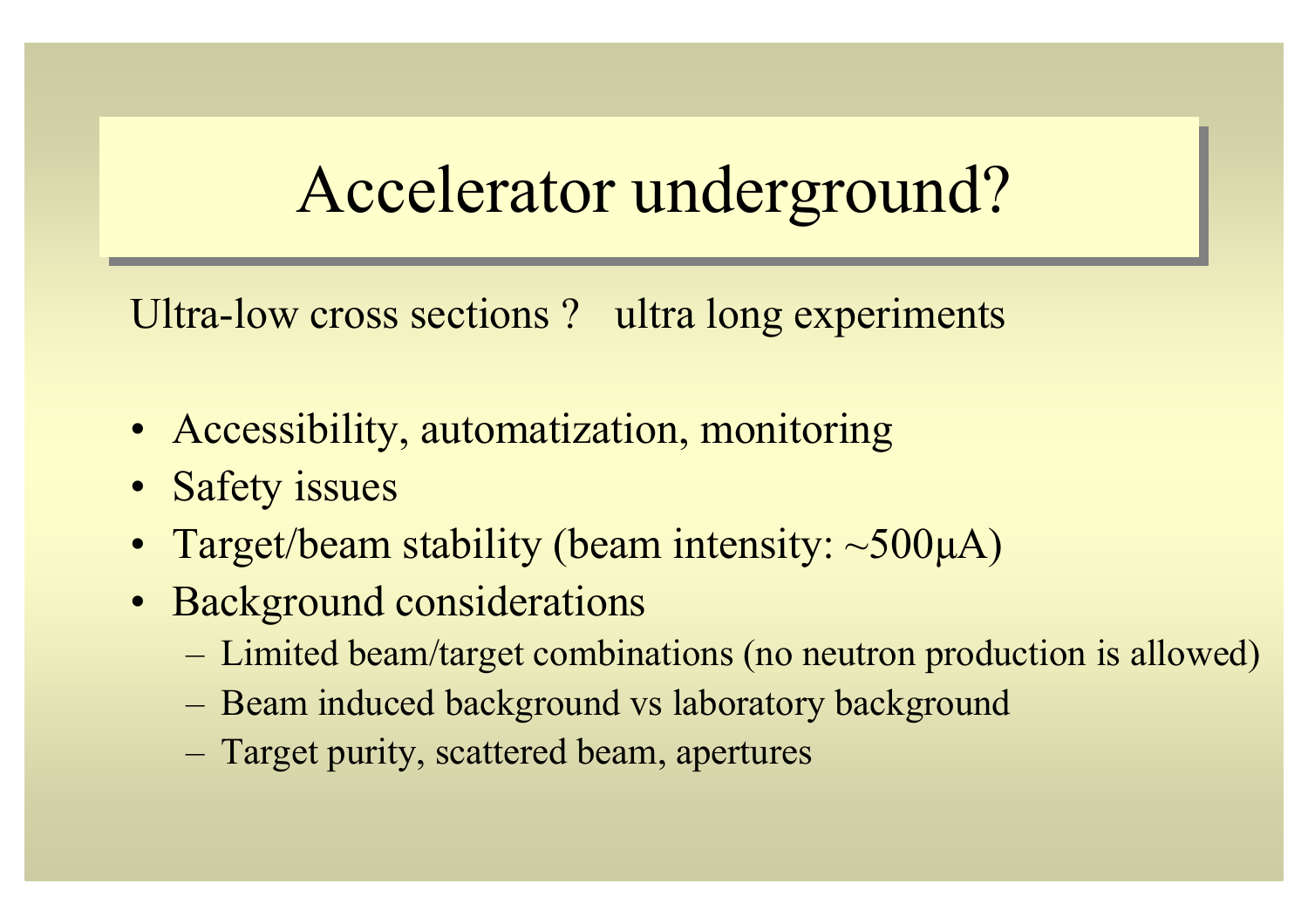## First successes at the 50kV machine

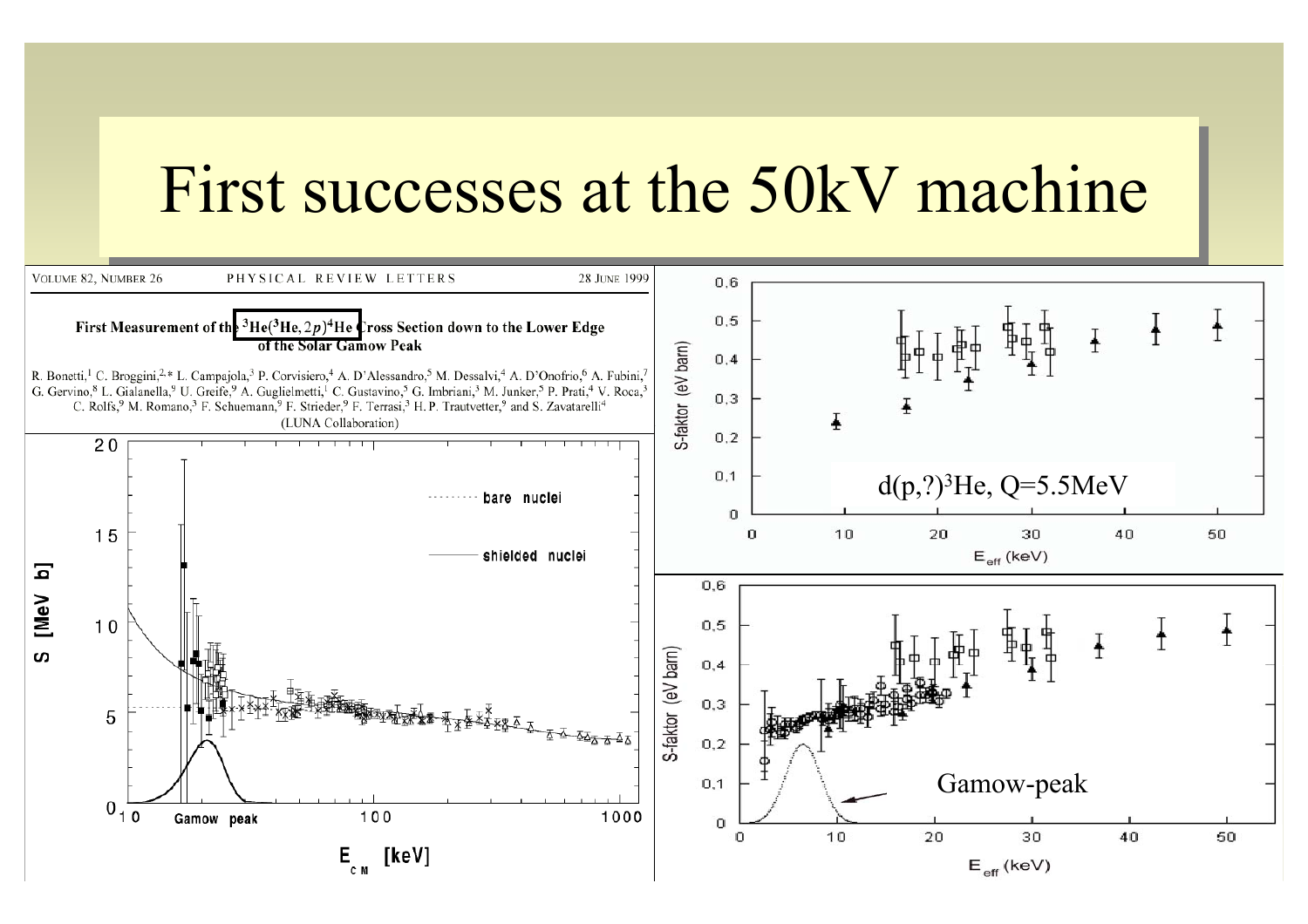## CNO as a source of neutrinos

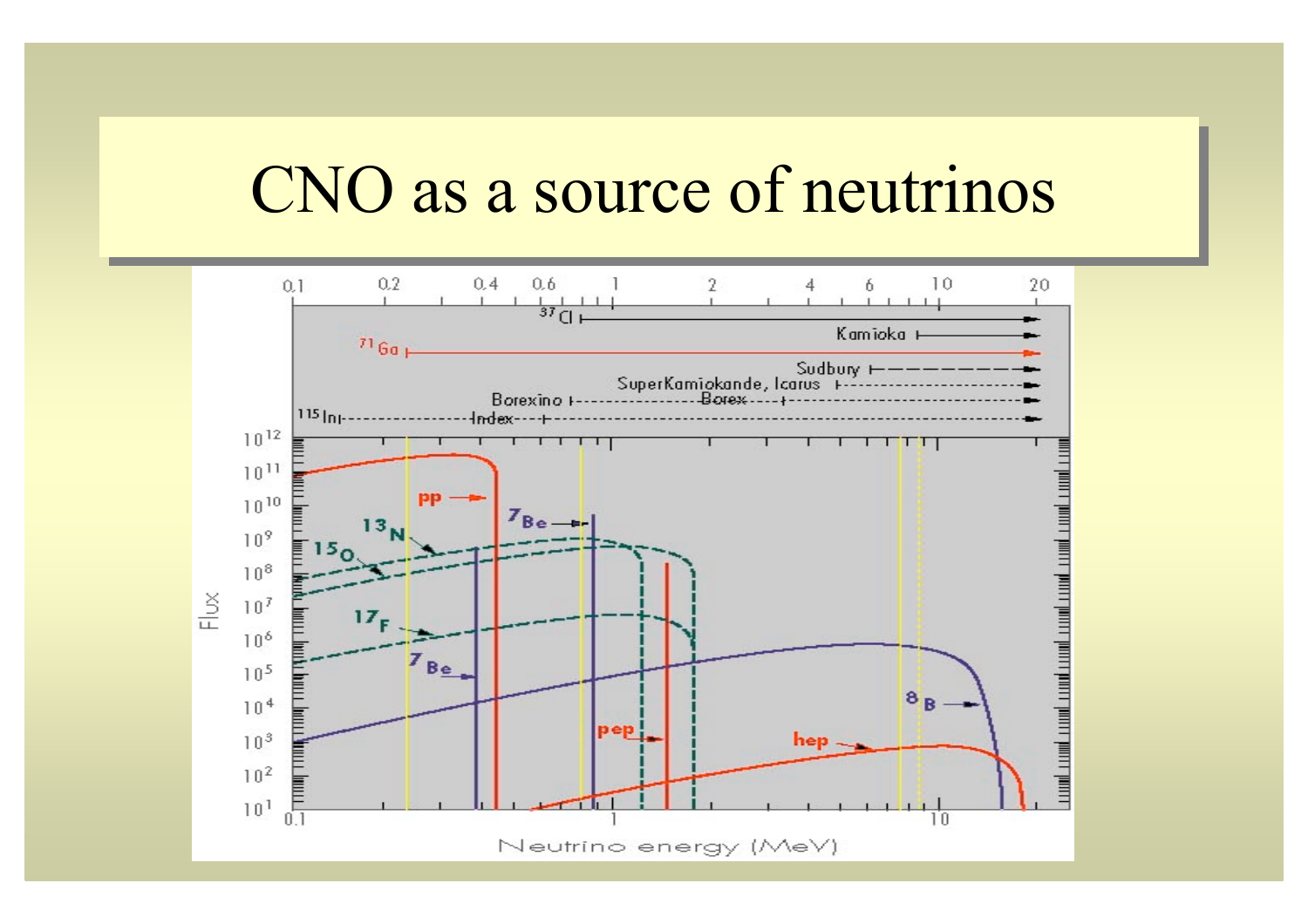# <sup>14</sup>N(p,?)<sup>15</sup>O: Age of globular clusters

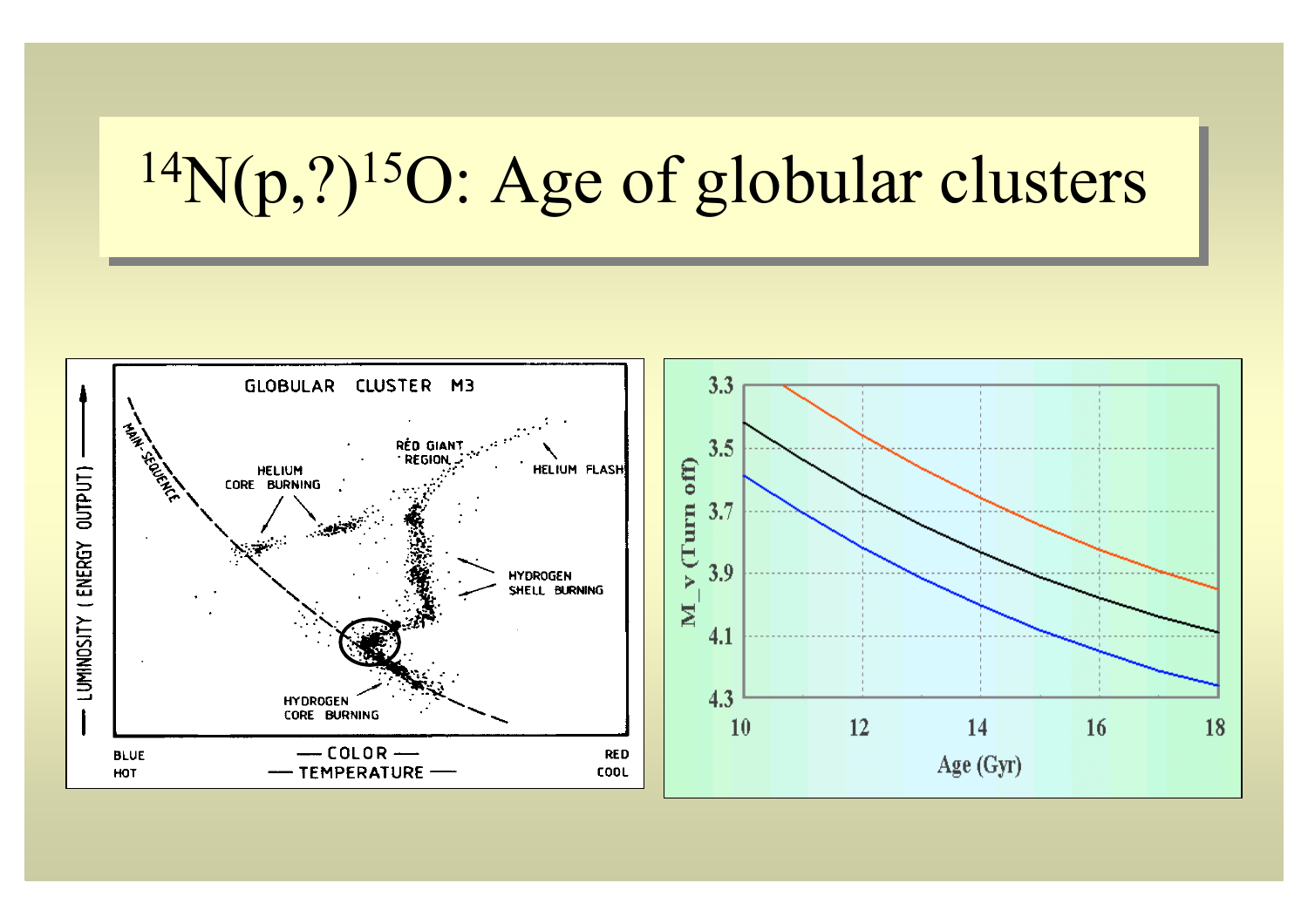# Ambiguous extrapolations:  $^{14}N(p,y)^{15}O$

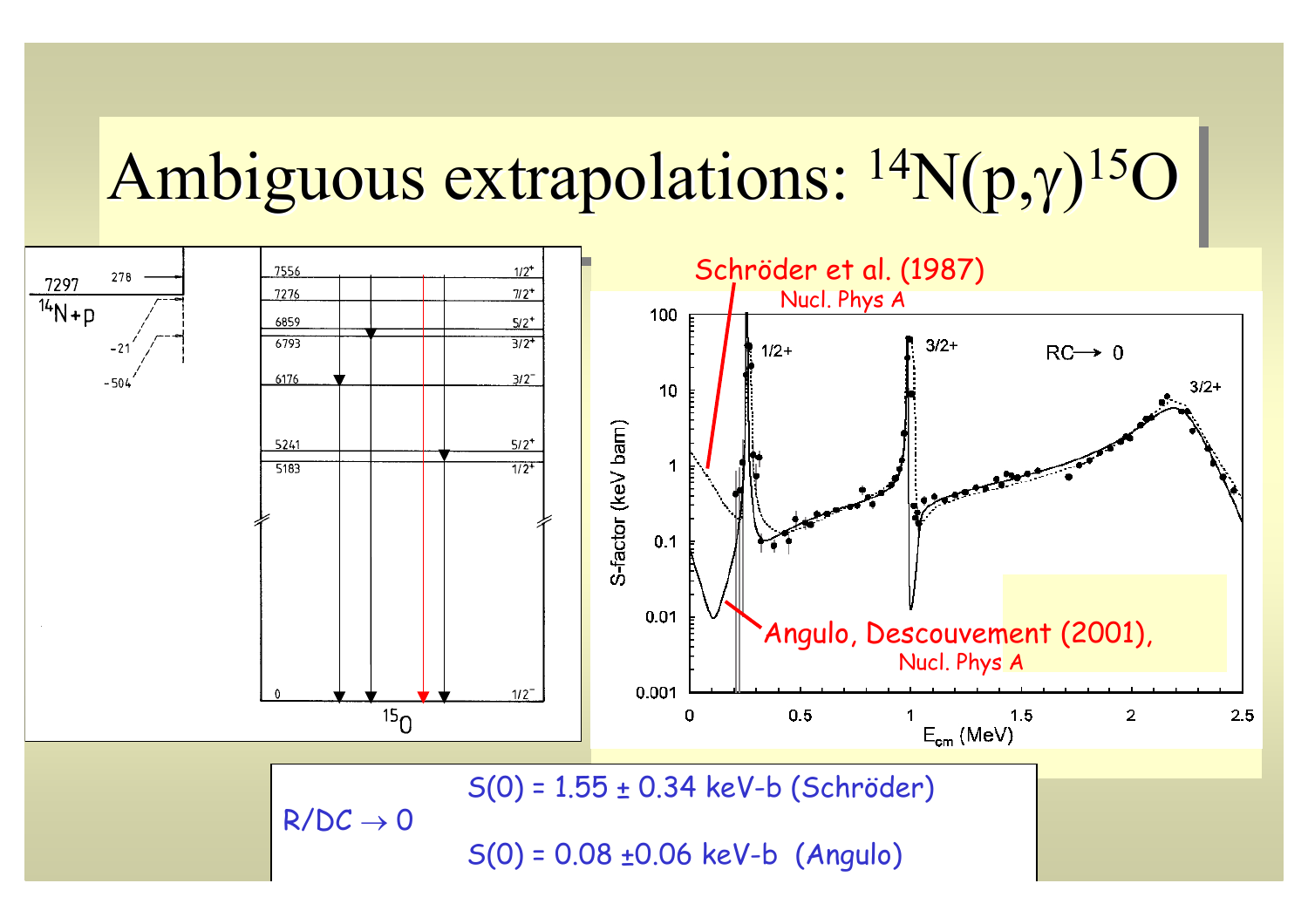### LUNA Experiment: lower energies ? better extrapolation

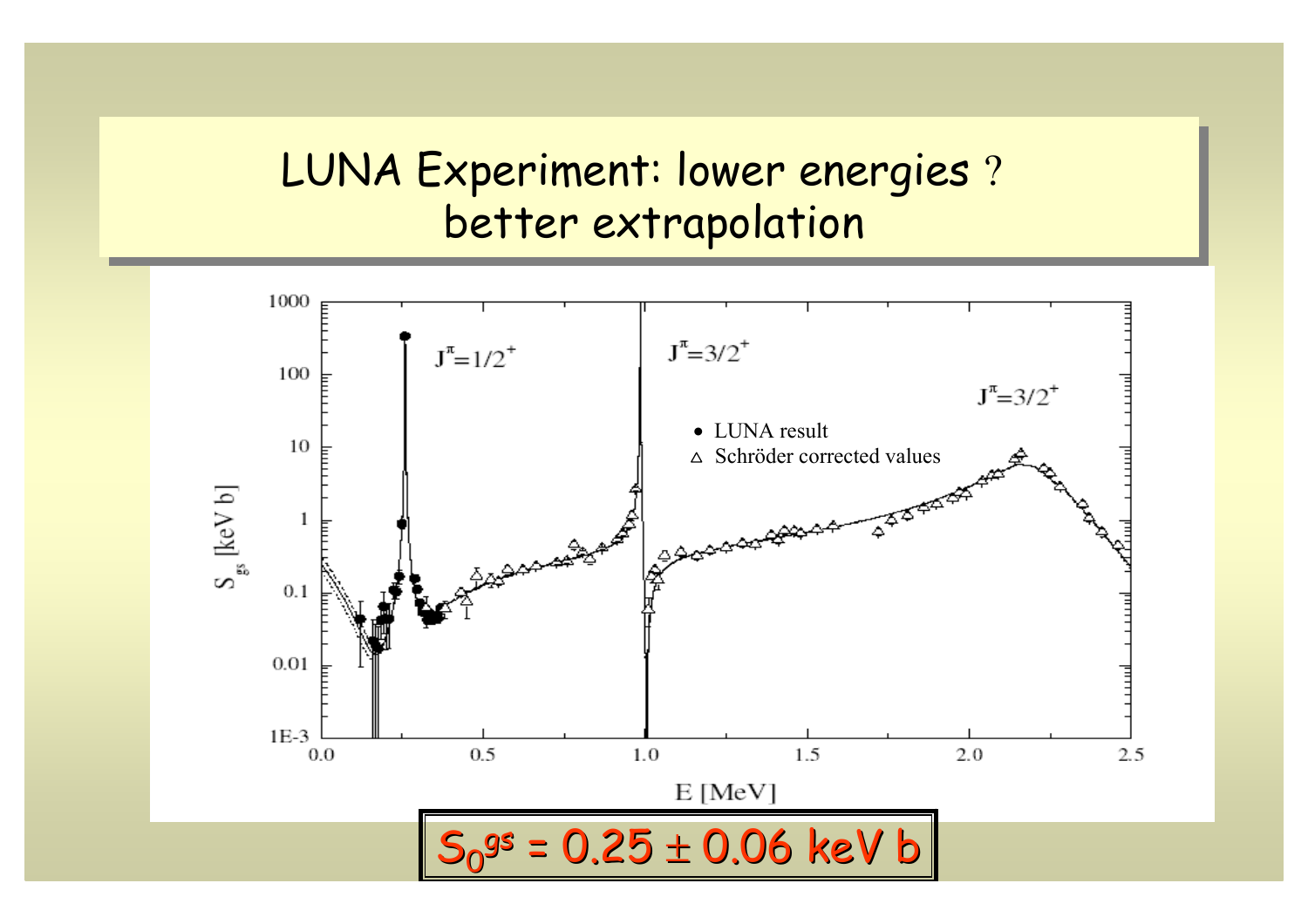| Schröder('87) | Angulo ('01)  |
|---------------|---------------|
| $[kev-b]$     | $[kev-b]$     |
| $3.2 \pm 0.5$ | $1.8 \pm 0.2$ |

$$
S_0^{\text{tot}} = 1.7 \pm 0.1 \text{ keV b}
$$



Phys. Lett. B591 (2004) 61. Astron. Astrophys. 420 (2004) 625.

- <sup>q</sup> Age of globular clusters is longer: +0.7-1 Gyr
- CNO neutrino flux is smaller (50%)

**Science:** Contradiction between the age of globular clusters and the universe?

? more precise observations are needed!! (GAIA)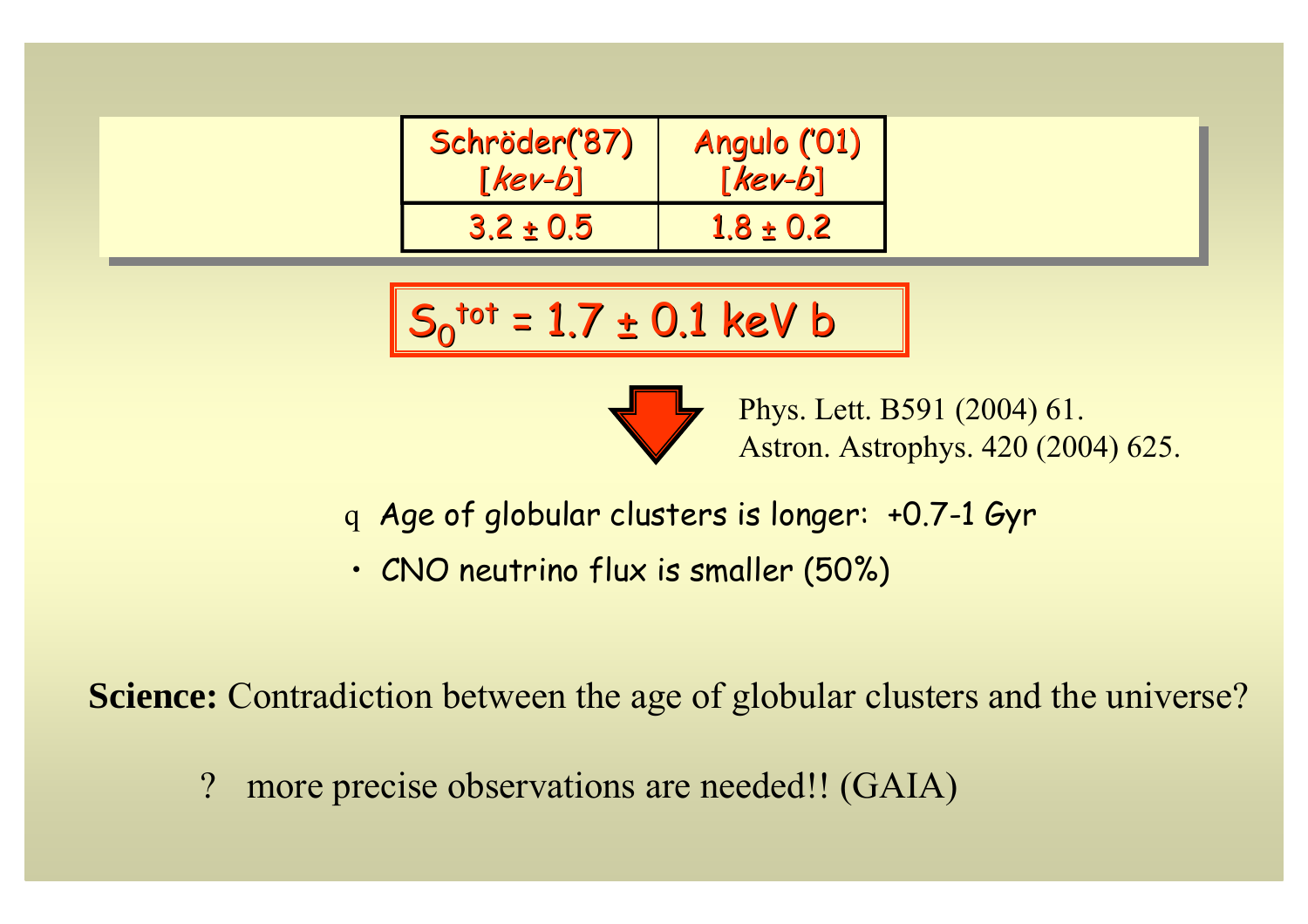## Coulomb excitation of 15 O

- $\bullet$  <sup>15</sup>O RIB at 50 MeV/A (RIKEN)
- Pb target + NaI array
- Upper limit for the 3/2<sup>+</sup> subthreshold state: $G_2 = 0.95$  eV
- Previous data:  $\Gamma_2$  = 6.3 eV can



Yamada et al: PLB 579 (2004) 265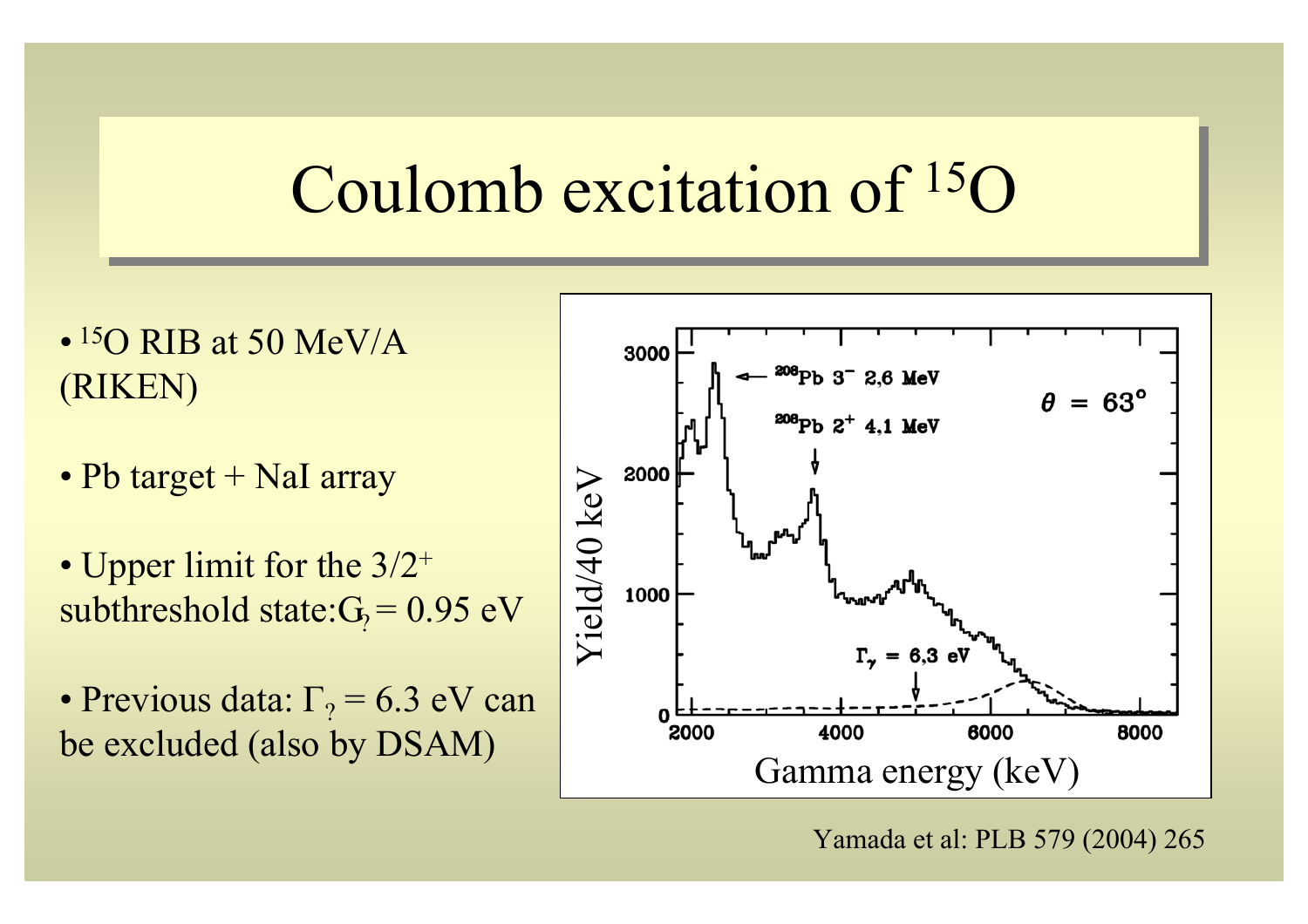# Nuclear Physics in Astrophysics

- New conference series organized under the umbrella of 'Nuclear Physics Board' of EPS
- Emphasis on nuclear physics problems motivated by astrophysics
- 2002 and 2005, ATOMKI, Debrecen, Hungary